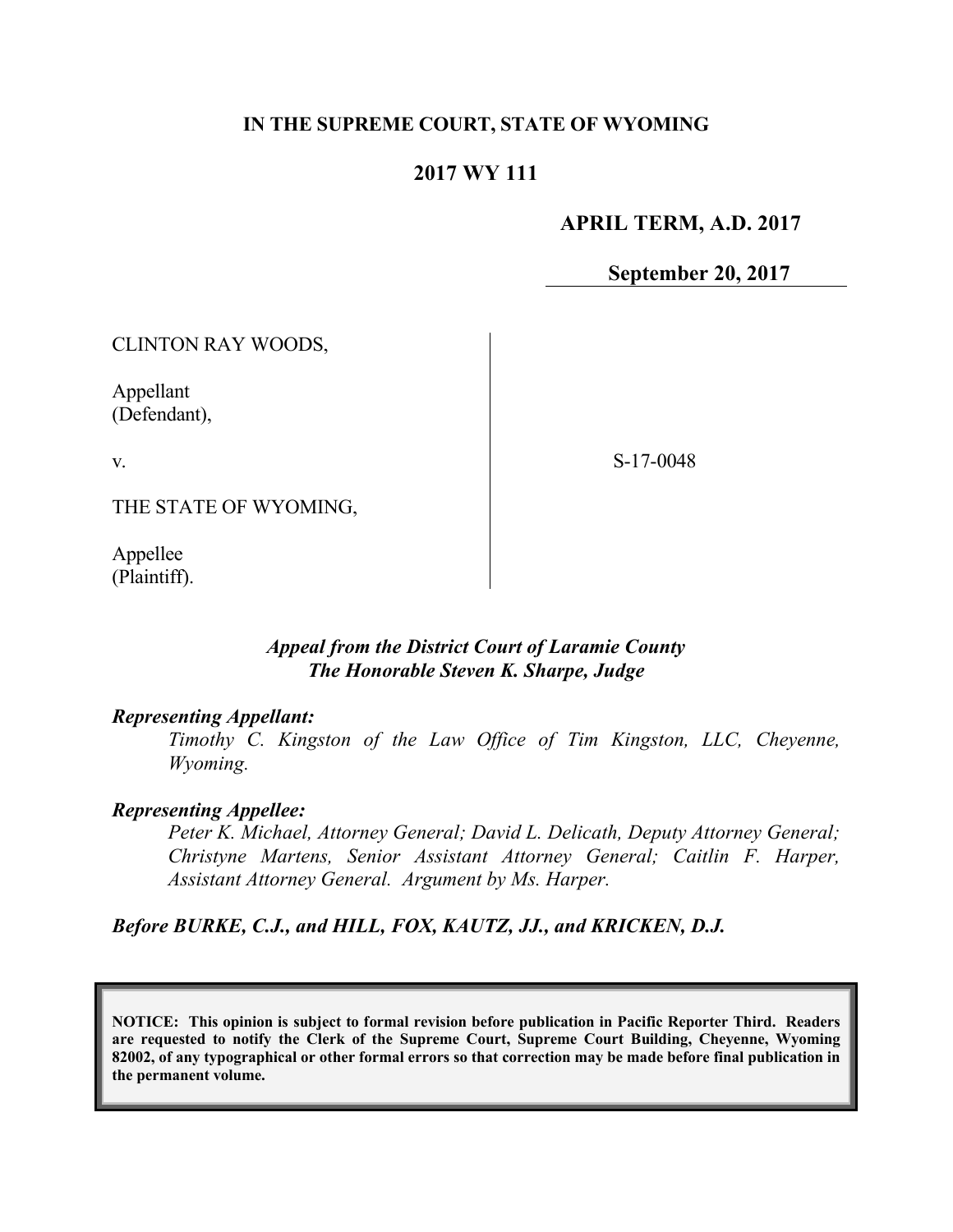### **KRICKEN, District Judge**.

[¶1] Clinton Ray Woods (Woods) was convicted by a jury of three counts of *Sexual Abuse of a Minor in the Second Degree*, in violation of Wyo. Stat. Ann. § 6-2-315(a)(i) (LexisNexis 2013), and one count of *Sexual Abuse of a Minor in the Third Degree*, in violation of Wyo. Stat. Ann.  $\S 6$ -2-316(a)(i), for his sexual abuse of the fourteen-year-old daughter of his girlfriend. He now appeals, claiming that his trial counsel was ineffective in multiple ways and further asserting that the district court committed reversible error. We affirm.

### *ISSUES*

- [¶2] In his appeal, Woods presents the following issues:
	- 1. Did the Appellant's attorney provide the Appellant ineffective assistance of counsel?
	- 2. Was it deficient performance for the Appellant's attorney to play a forensic interview video of the alleged victim to the jury?
	- 3. Was it deficient performance for the Appellant's attorney not to object to numerous instances of hearsay?
	- 4. Was it deficient performance for the Appellant's attorney not to ask for a limiting expert witness instruction?
	- 5. Was it deficient performance for the Appellant's attorney not to object to admission of the testimony of the state's expert witness?
	- 6. Did the Appellant's attorney's numerous instances of deficient performance prejudice the Appellant?
	- 7. Did the trial court commit reversible error when it failed in its gate keeping function in allowing the state's expert to testify without determining if he should be allowed to testify?
	- 8. Did the trial court commit reversible error when it did not give a limiting expert witness instruction?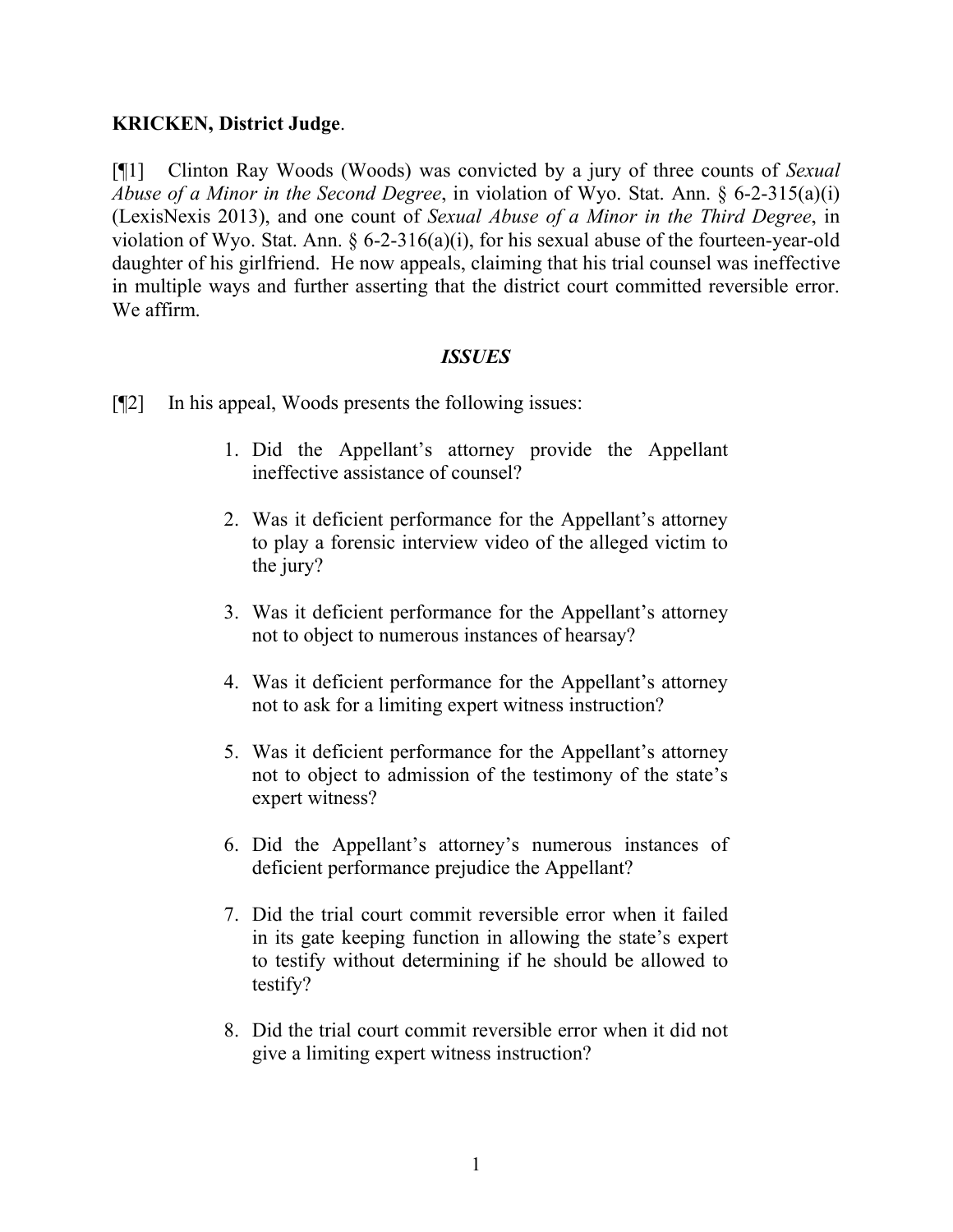### *FACTS*

[¶3] Although originally charged with additional felony counts, on July 12, 2016, Woods proceeded to a jury trial on three counts of *Sexual Abuse of a Minor in the Second Degree*, in violation of Wyo. Stat. Ann. § 6-2-315(a)(i), and one count of *Sexual Abuse of a Minor in the Third Degree*, in violation of Wyo. Stat. Ann. § 6-2-316(a)(i). The allegations underlying the charges were that Woods had engaged in sexual activity on several occasions with D.O., the fourteen-year-old daughter of his girlfriend, Angel King, some of which was joined in and condoned by King.

[¶4] Ultimately, on November 6, 2014, law enforcement was dispatched to King's home on the report of a domestic disturbance. King told the officer that she had gotten into a fight with Woods and punched him, stating "[h]e's not going to do to my daughter what's been done to me." D.O. denied any improper conduct on Woods' part when the officer so inquired. However, after the officer left, D.O. told her brother that Woods had been sexually abusing her. While at her father's home the following weekend, D.O. also told her father of the abuse. D.O.'s father took D.O. to an attorney's office in Cheyenne, to whom he and D.O. disclosed the sexual abuse. The attorney contacted law enforcement, who initiated the investigation that culminated in the criminal charges and jury trial.

[¶5] Woods' defense at trial - that he had not committed any of the accused conduct was based on the lack of corroborating physical evidence and on D.O.'s inconsistent versions of the alleged events. Because the only evidence of the alleged sexual abuse was D.O.'s story, Woods' trial strategy was to challenge her credibility. At trial, the State of Wyoming and defense counsel agreed that the jury should view the video of a pretrial forensic interview conducted with D.O. The State sought to introduce the video to demonstrate D.O.'s prior consistent statements, while Woods believed the video demonstrated D.O.'s prior inconsistent statements that would result in the jury concluding she had lied. The district court expressed its concerns, engaging in the following colloquy with defense counsel:

> THE COURT: The Court spent the lunch hour thinking about the video issue. And the last time something like this happened, it resulted in a conviction being reversed, and the matter being remanded to me for a hearing on whether the playing of that video in a child sexual abuse case, forensic interview, was ineffective assistance of counsel. And the Court ultimately determined that it was in that case.

> I understand in this case the parties have stipulated to the use of the videos. From the State's standpoint, my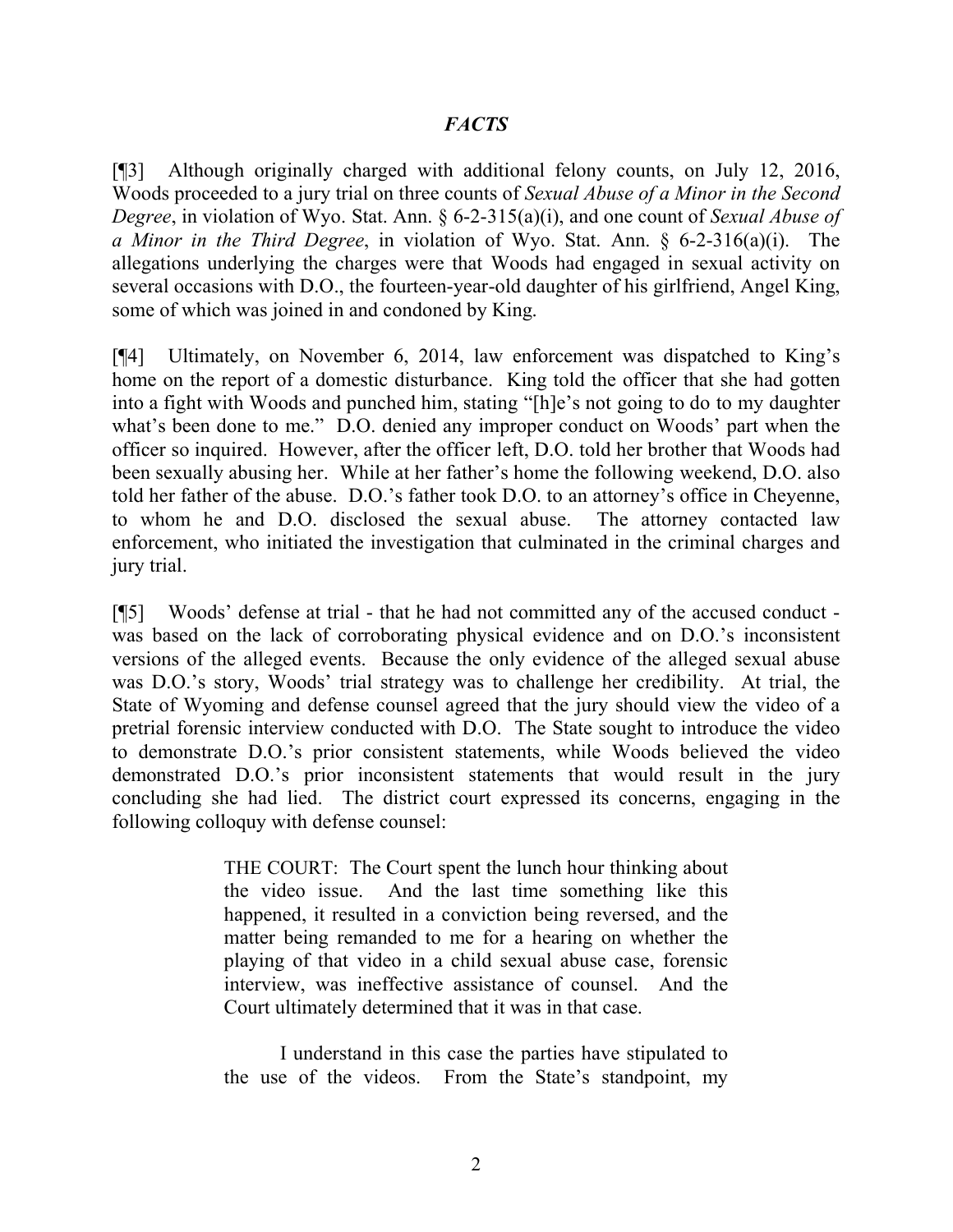understanding would be that the State would contend that the video is admissible under Rule 801 as a prior consistent statement.

The defendant wants portions of the video played to argue that it is a prior inconsistent statement; is that correct?

[DEFENSE COUNSEL]: It is from my point of view, Your Honor. And just to clarify, there are things that were part of the video that referred to the Court's prior ruling on BDSM activities. And there [is] also a part of the video that discusses photographs which he was charged with, which he's now not charged with. And those portions of the video have been redacted.

I think it is relevant to my case. I had talked to [the prosecuting attorney] about playing the video in another ma[tt]er. And then last night he decided that he wanted it, too. So that's how we have come to this stipulation.

THE COURT: All right. I think it is important to make a record of what your strategy is and what your tactics are, [defense counsel], in playing the video. Have you had a chance to discuss the issue with your client?

[DEFENSE COUNSEL]: Yes. I discussed this issue with my client last night at length and again over the noon hour. And because most specifically as to her testimony and prior statements about the anal rape, the most important part for me. But I think as the jury views the video, they're going to be able to judge her credibility here in court better, given that that interview was given shortly after the incident, and now how she remembers things and how inconsistent the testimony is across the board.

So my client consents to it. And it is my belief, based on my experience as a trial attorney, that this is the most prudent way to proceed.

THE COURT: All right. Very well. But you have visited with Mr. Woods about this issue?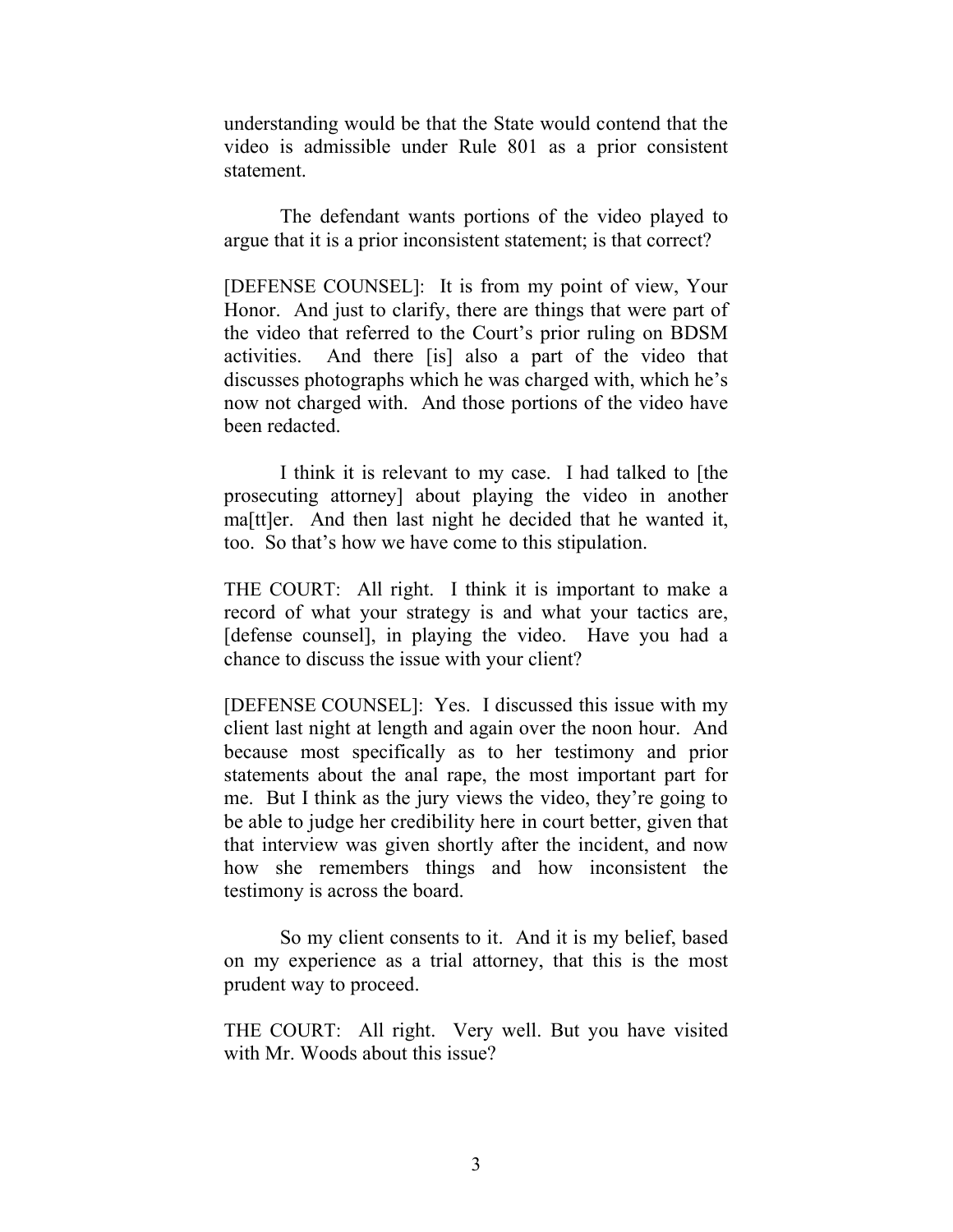[DEFENSE COUNSEL]: Yes.

THE COURT: I guess the concern that the Court has is that essentially by playing that video again, you're allowing the alleged victim in this case a second opportunity to testify without the benefit of any cross-examination.

[DEFENSE COUNSEL]: Correct.

THE COURT: All right. But it is a deliberate strategy decision on your part?

[DEFENSE COUNSEL]: Absolutely.

THE COURT: All right.

The district court permitted the jury to view the forensic interview.

[¶6] Additionally, the State offered the testimony of Dr. Fred Lindberg, a psychologist who specialized in the area of child sexual abuse. Woods did not object to Dr. Lindberg's testimony or request a pretrial *Daubert* hearing, nor did the district court conduct one *sua sponte*. At trial, Dr. Lindberg testified on reporting patterns in juvenile victims of sexual abuse and general characteristics of victims of sexual abuse. At the conclusion of the trial, the district court inquired as to whether counsel wished to have the jury instructed concerning expert witness testimony; both declined and the court omitted the instruction.

[¶7] The jury subsequently convicted Woods of all four offenses for which he was tried. This appeal followed. Further facts will be discussed herein as necessary for a resolution of the issues presented.

#### *ANALYSIS*

[¶8] Woods raises multiple issues on appeal that can be categorized as claims of ineffective assistance of trial counsel and claims of reversible error by the trial court.

### *Ineffective Assistance of Trial Counsel*

[¶9] Woods claims that trial counsel was deficient in several respects. This Court will address each assertion in turn, as well as any cumulative impact of counsel's alleged deficiencies.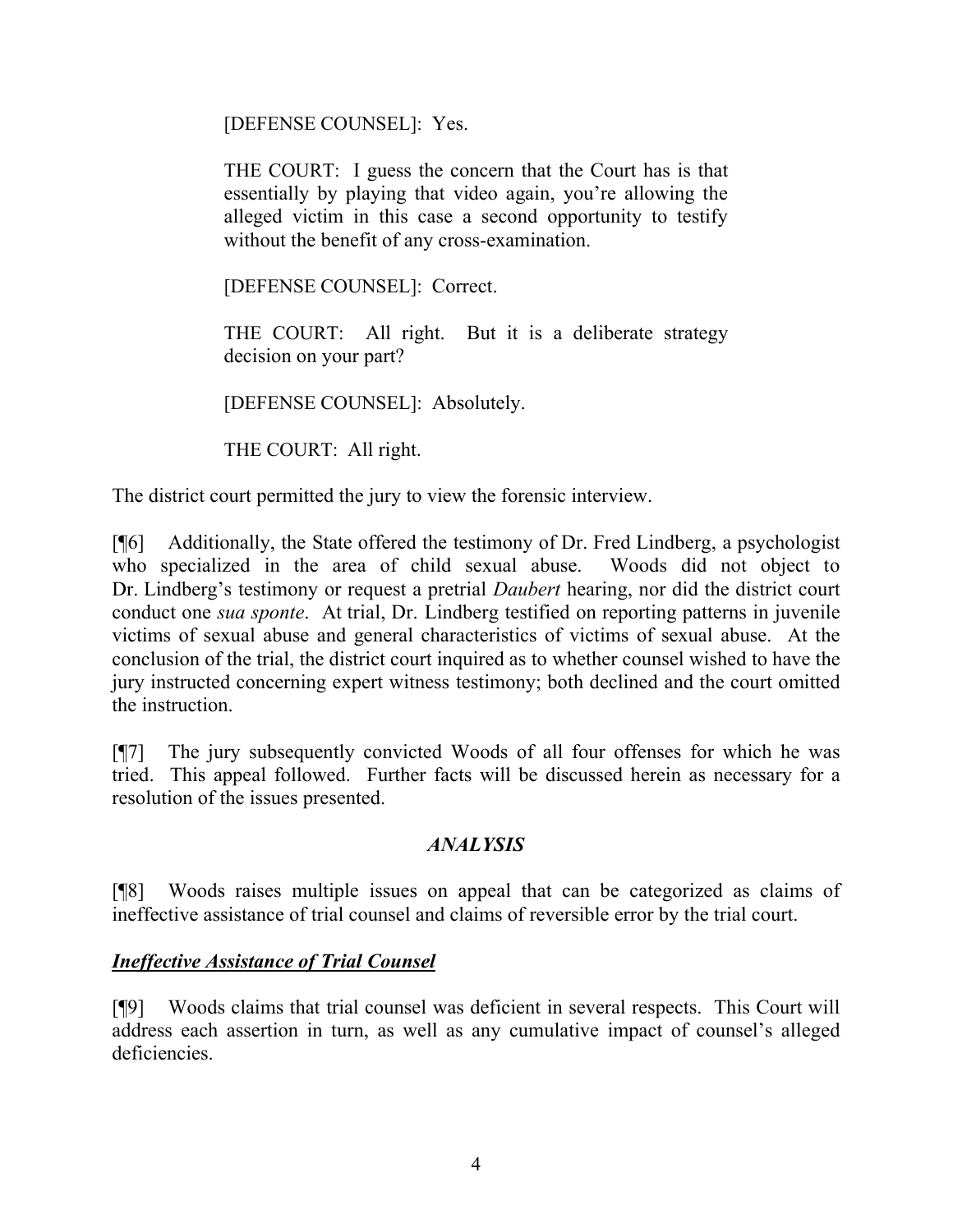### *Standard of Review: Ineffective Assistance of Trial Counsel*

[¶10] Issues involving ineffective assistance of counsel involve mixed questions of law and fact, which this Court reviews *de novo*. *Jones v. State*, 2017 WY 44, ¶ 15, 393 P.3d 1257, 1261−62 (Wyo. 2017). In addressing the burden upon a defendant claiming ineffective assistance of counsel, this Court has noted:

> To establish that counsel was ineffective, [a defendant] must show that under the circumstances at the time of a challenged act or omission, his attorney's performance fell below that of a reasonably competent lawyer, and that it is reasonably probable that absent the deficient performance the outcome of the proceeding would have been more favorable to him. *Griggs v. State*, 2016 WY 16, ¶ 36, 367 P.3d 1108, 1124 (Wyo. 2016). This Court does not evaluate counsel in hindsight, but from the perspective available at the time. *Mraz v. State*, 2016 WY 85, ¶ 44, 378 P.3d 280, 291 (Wyo. 2016).

*Jones*, ¶ 14, 393 P.3d at 1261.

*The Forensic Interview*

[¶11] Woods first asserts error with respect to the publication to the jury of the forensic interview conducted with D.O. Once D.O. informed law enforcement of the sexual conduct she had engaged in with Woods, she was taken to Safe Harbor, a children's justice center that conducts forensic interviews of children who are alleged victims of serious physical and sexual abuse, for a pretrial forensic interview, where she gave a videotaped statement in response to questions asked of her. Originally, neither the State nor defense counsel intended to play the taped video interview for the jury. However, at trial, both subsequently agreed that it was appropriate to play the interview to the jury. On appeal, Woods now claims his trial counsel was deficient in her representation of him by consenting to the admission of the forensic interview.

[¶12] Other courts have considered similar challenges to effective assistance of trial counsel and have concluded that counsel's strategy was reasonable. *See Hinesley v. Knight*, 837 F.3d 721 (7th Cir. 2016) (counsel's decision not to object to hearsay statements from the child victim and other witnesses was reasonable trial strategy; counsel decided to let all the statements in and point out the inconsistencies); *Delgadillo v. Woodford*, 527 F.3d 919 (9th Cir. 2008) (counsel's failure to object to the admission at trial of live testimony regarding the victim's prior inconsistent statements, instead of having the statements admitted through the transcript of the preliminary hearing, was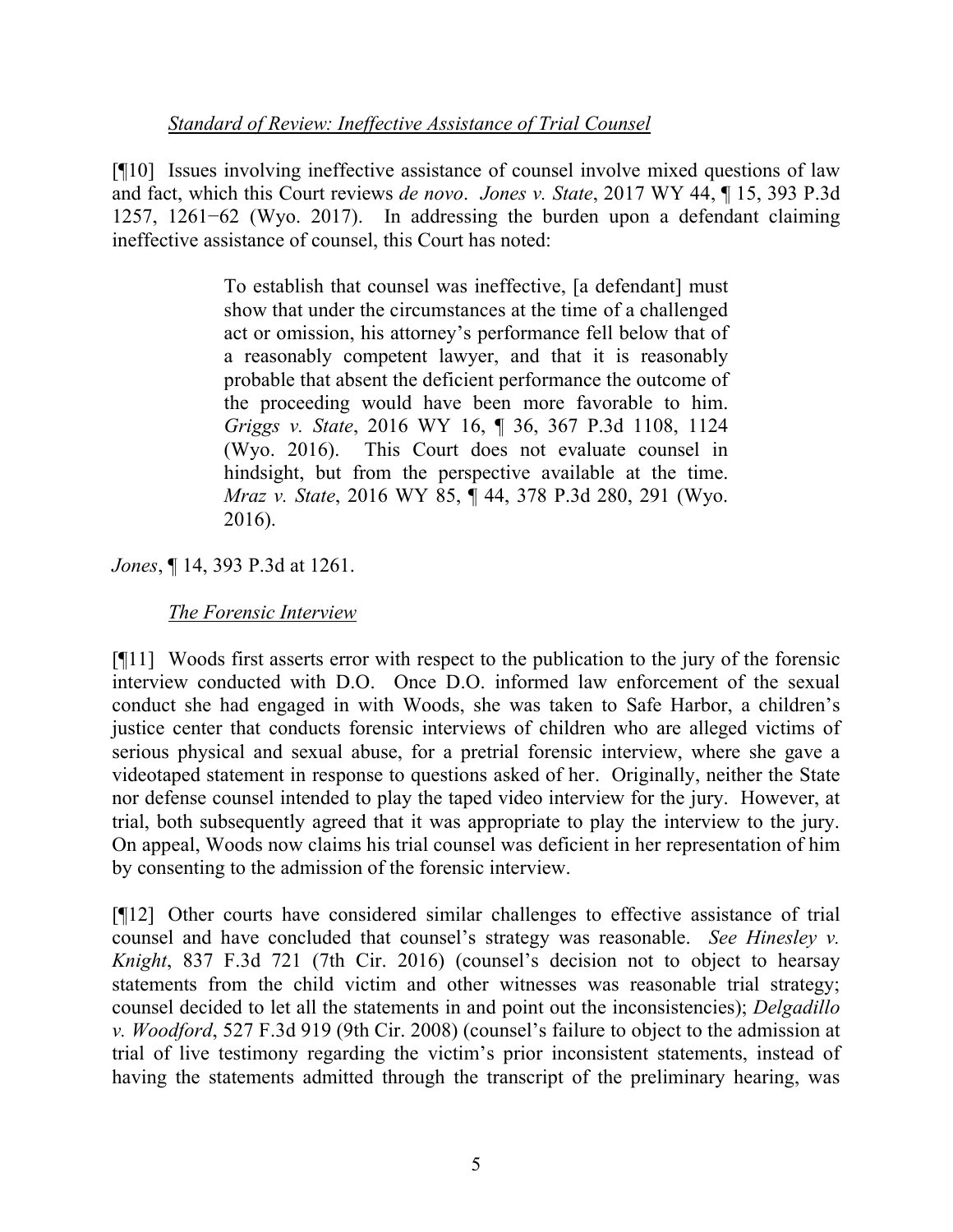reasonable trial strategy); *Banks v. Thaler*, No. 4:08-CV-045-Y, 2011 WL 3929202, at \*10 (N.D. Tex. Apr. 18, 2011), *report and recommendation adopted*, No. 4:08-CV-045- Y, 2011 WL 3928556 (N.D. Tex. Sept. 7, 2011) (counsel's decision to introduce the videotape to show inconsistencies in the child's testimony and create the appearance that the defense was not trying to hide something from the jury were within the realm of reasonable trial strategy). In *Henry v. State*, 729 S.E.2d 429 (Ga. Ct. App. 2012), trial counsel failed to object to a taped statement from the child. When his effectiveness was later challenged,

> trial counsel testified that his trial strategy was to show the discrepancies between what the child was alleged to have said to Lamb and his mother and what he told the interviewer. And he said he wanted the jury to see the videotape of the interview statement because the words the child used in the video were different than the ones his mother and Lamb said he used.

*Id.*, 729 S.E.2d at 432. The appellate court concluded that trial counsel was not ineffective. *Id.*, 729 S.E.2d at 432−33. Similarly, an Ohio court addressed the issue, concluding:

> We also conclude that counsel was not ineffective when he did not object to allowing the jury to view the videotape of the victim's interview at Care House. At trial, the victim's live testimony was consistent with the videotape, and the defense was given the opportunity to cross-examine the victim before the jury, which allowed questions to challenge the witness's credibility. It was a matter of trial strategy to allow the jury to observe the differences in the live and taped testimony to help them judge credibility, as some details were different. Evid. R. 613(B) specifically allows impeachment by admission of prior inconsistent statements. It is significant that in the video the child first stated that the sexual assault only happened once, then he changed his statement to say it happened again. A defense strategy to allow the jury to compare the victim's two versions of the events could have benefited the defense if the jury had decided to convict on one count of Rape instead of two counts.

*State v. Williams*, 2016-Ohio-322, ¶ 45, 2016 WL 525703 (Ohio Ct. App. 2016).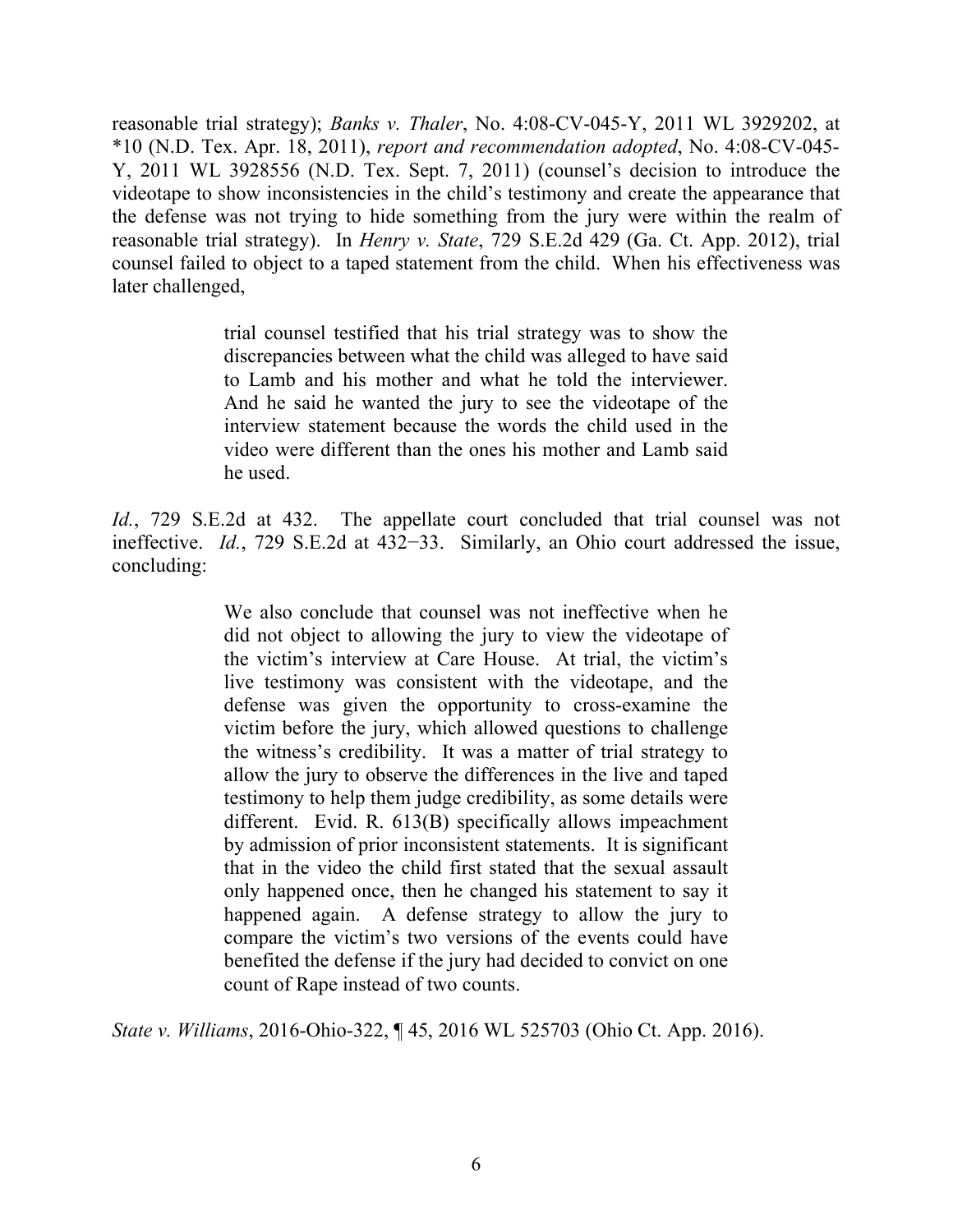[¶13] Here, Woods claims his trial counsel was ineffective in agreeing to, even urging, the admission and publication of the forensic interview of D.O. to the jury, as it essentially permitted her a second opportunity to testify while not being subjected to cross-examination during that interview. The district court expressed its concerns regarding the admission of the video, noting that playing such a video can result in reversal. However, trial counsel very specifically, and in response to direct inquiry and careful questioning by the district court, identified her trial strategy and rationale for the admission of the video. The trial strategy was that the jury would see "lies and inconsistencies" between the forensic interview vis-à-vis the victim's trial testimony, leading the jury to question the victim's credibility and render her story implausible. Counsel responded to the trial court's concerns and was absolute in her conclusion that playing the video was the most prudent way to proceed.

[¶14] Additionally, there were, in fact, some inconsistencies in D.O.'s various versions of the events as depicted in the forensic interview as compared to her trial testimony and versions of the events she had recounted to others, most particularly regarding whether Woods had engaged in anal intercourse with D.O., which she first claimed but later recanted. Defense counsel had a clear theme and planned defense throughout the trial: She opened her remarks to the jury by arguing the case came down to "[c]haos, inconsistencies, and consistencies." She cross-examined D.O. on those inconsistencies and carried through her theme in her examination of all witnesses. Finally, in closing argument, defense counsel attempted to tie the inconsistencies together to argue that the jury should acquit Woods.

[¶15] Ultimately, trial counsel's strategy was unsuccessful, but this Court cannot say, in hindsight, that her decision to lodge an attack on the victim's credibility, or her tactics in so doing, amounted to deficient performance. Woods' case was not based on any physical, scientific, or eye-witness evidence; there was no corroborating evidence of D.O.'s version of the events. The result of the trial hinged solely on whether the jury believed D.O.'s testimony and her accounts of the sexual abuse Woods inflicted on her. As recognized in *Strickland v. Washington*, 466 U.S. 668, 690–91, 104 S.Ct. 2052, 2066, 80 L.Ed.2d 674 (1984), "[S]trategic choices made after thorough investigation of law and facts relevant to plausible options are virtually unchallengeable; and strategic choices made after less than complete investigation are reasonable precisely to the extent that reasonable professional judgments support the limitations on investigation." Here, a strategic decision to attack D.O.'s credibility, under these circumstances, was a reasonable and logical defense, which was defended even upon questioning by the district court as to defense counsel's trial strategy and tactics. The decision to play the video for the jury permitted the jury to note inconsistencies in the victim's statements and to assess her credibility. And, a "jury's rejection of the defense strategy does not necessarily demonstrate ineffective assistance of counsel but merely a defense strategy that the jury did not accept." *Barkell v. State*, 2002 WY 153, ¶ 22, 55 P.3d 1239, 1244 (Wyo. 2002).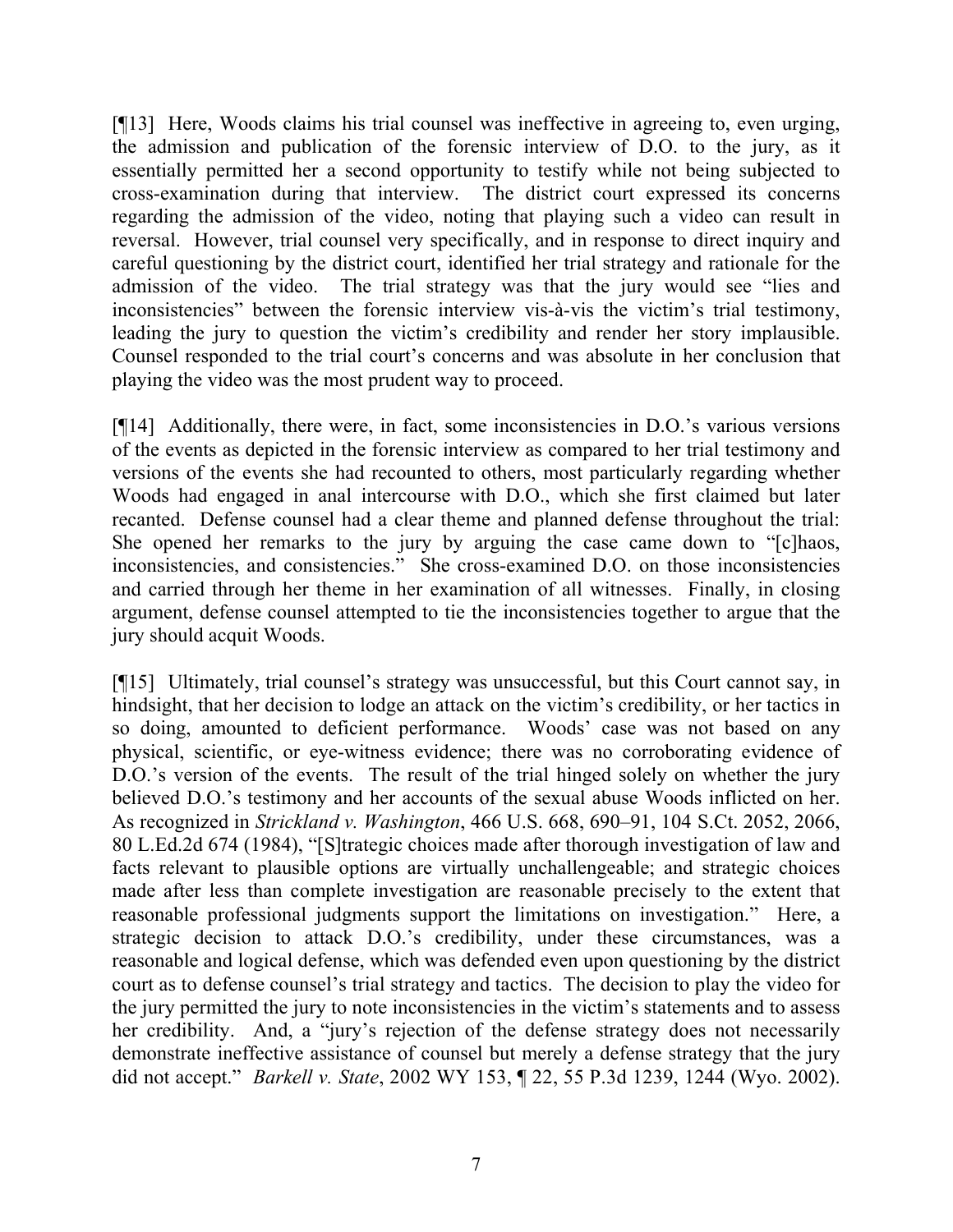Though the result may be different under different circumstances, this Court deems it unnecessary to declare counsel's performance deficient in this context.

# *Failure to Object to Hearsay*

[¶16] Woods next challenges trial counsel's performance in failing to object to what he claims are nineteen<sup>1</sup> separate instances of objectionable hearsay. Hearsay is defined as "a statement, other than one made by the declarant while testifying at the trial or hearing, offered in evidence to prove the truth of the matter asserted." W.R.E. 801(c). Hearsay is not admissible unless it falls within a designated hearsay exception. *See* W.R.E. 802.

[¶17] In his opening brief, Woods provides rough references to the trial transcript and paraphrases the testimony to be found in those locations. He then broadly and categorically states: "Each and every one of these questions and their answers were designed to elicit damning hearsay from DO or others in her family. Every one of these questions by the [S]tate [was] improper." Woods provides absolutely no citation to the applicable Wyoming Rules of Evidence or legal analysis regarding the claimed instance of hearsay. He presents this Court no ability to assess his claims of error.

[¶18] Under this Court's long-standing precedent, this "[C]ourt will not frame the issues for the litigants and will not consider issues not raised by them and not supported by cogent argument and authoritative citation." *Snyder v. State*, 2015 WY 91, ¶ 15 n.1, 353 P.3d 693, 695 n.1 (Wyo. 2015) (quoting *State v. Campbell Cnty. Sch. Dist*., 2001 WY 90, ¶ 35, 32 P.3d 325, 333 (Wyo. 2001)). While Woods attempted to address the inadequacies in his hearsay analysis in his reply brief, Wyoming Rule of Appellate Procedure 7.03 "does not allow a party who fails to cite authority or adequately present argument in its opening brief to cure these deficiencies by filing a reply brief." *Budd-Falen Law Offices v. Rocky Mtn. Recovery*, 2005 WY 77, ¶ 17, 114 P.3d 1284, 1289 (Wyo. 2005). This Court has refused to consider claims of ineffective assistance of counsel on such grounds before. *See Duke v. State*, 2004 WY 120, ¶ 67, 99 P.3d 928, 949 (Wyo. 2004) ("Because his claim is not supported by cogent argument or legal authority, this Court need not consider it."). In accordance with precedent, this Court will summarily affirm the district court on this issue. *See Allen v. State*, 2002 WY 48, ¶ 72, 43 P.3d 551, 574 (Wyo. 2002) (citing *Basolo v. Gose*, 994 P.2d 968, 970 (Wyo. 2000)).

# *Expert Witness Testimony*

l

[¶19] At trial, the State called Dr. Fred Lindberg, a psychologist, to discuss "victim behavior." Dr. Lindberg never addressed any of the facts or details of Woods' case but,

<sup>&</sup>lt;sup>1</sup> Although Woods asserts there were nineteen instances of hearsay, he cites to only seventeen claimed instances in his reply brief.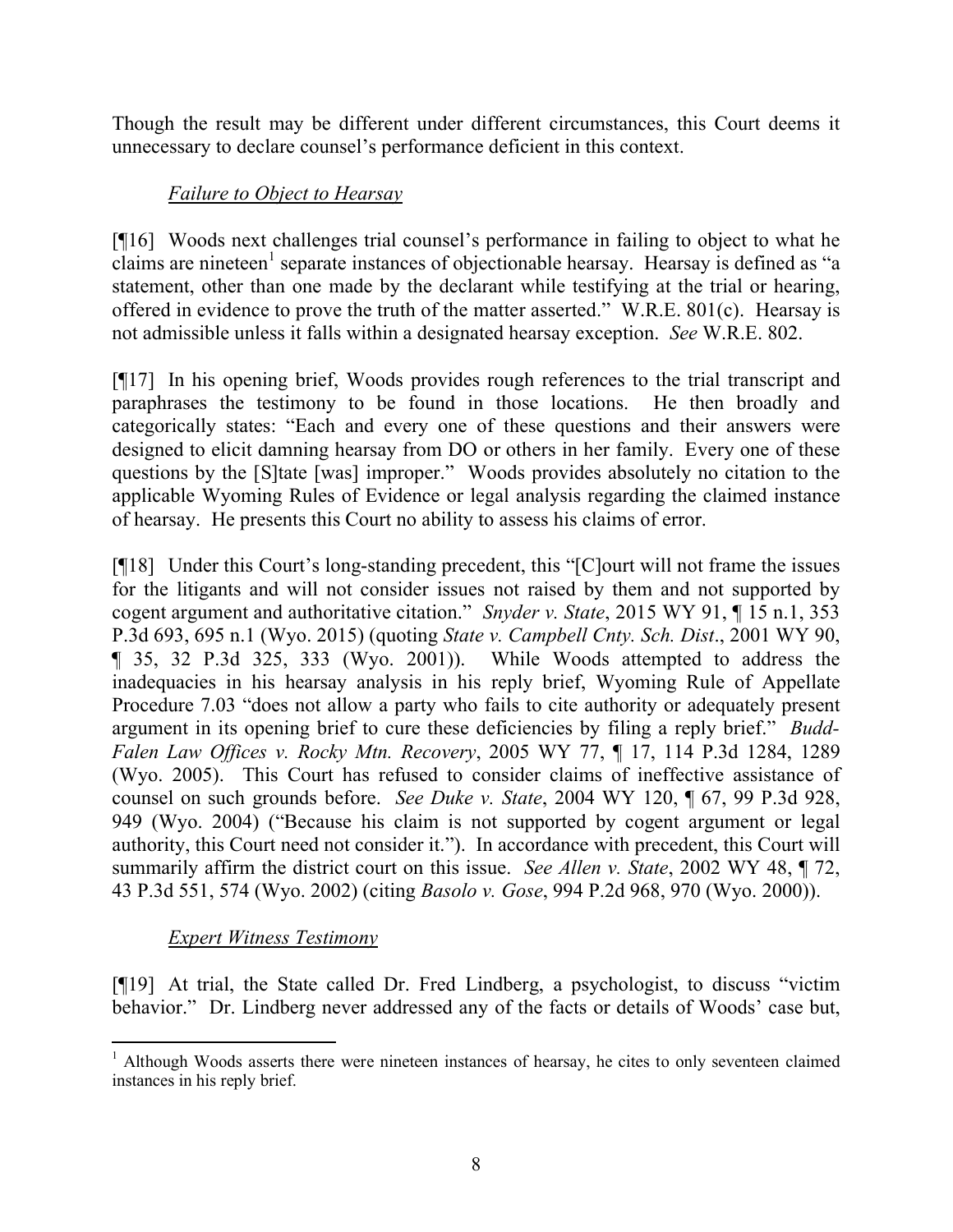rather, addressed general issues such as when victims report abuse, the reasons they might not report abuse, and the manner in which victims might report abuse. Woods' trial counsel did not object to Dr. Lindberg's testimony, nor did she request a pretrial *Daubert* hearing. On appeal, Woods claims ineffective assistance of counsel as a result.

[¶20] With respect to this ineffective assistance of counsel claim, Woods must demonstrate that the evidence was objectionable and that a lack of objection was not reasonable trial strategy. *See Mickelson v. State*, 2012 WY 137, ¶ 26, 287 P.3d 750, 757 (Wyo. 2012). Despite Woods' claim that trial counsel should have objected to the testimony on "its relevance, speculative nature, and lack of connection to [Woods'] case or issues presented by the case," Woods does not explain how Dr. Lindberg's testimony was objectionable. Discussion about general victim behavior is proper expert testimony, *see Budig v. State*, 2010 WY 1, ¶ 18, 222 P.3d 148, 156 (Wyo. 2010), which is not to say the witness may testify without limitation. This Court has opined:

> It is well established in Wyoming that an expert witness cannot vouch for the truthfulness or credibility of an alleged victim. *Lessard v. State*, Wyo., 719 P.2d 227, 233 (1986). In *Lessard*, we explained that the question of credibility is for the jury, who are themselves expert in that area. Consequently, the testimony of a psychologist or other expert on the issue of credibility does not assist them and therefore does not satisfy the requirements of Rule 702, W.R.E.

> On several occasions, this court has addressed the propriety of expert testimony on the credibility of sexual assault victims. In *Lessard,* supra, a rape crisis counselor testified that most rape victims ask their assailants not to tell anyone about the incident. *Id.* at 233. We held that this testimony was permissible because it helped the jury understand one aspect of the evidence - the victim's request to her assailant - and because the expert's explanation did not constitute testimony with respect to the veracity of the victim. *Id*. at 234. In *Scadden v. State*, Wyo., 732 P.2d 1036 (1987), a police detective testified that victims often delay in reporting sexual abuse or assault, and she went on to explain the reasons for this delay. *Id*. at 1044-45. We held her testimony admissible because it was "offered to rebut the implication by the defense that the victims' delay in reporting the incident was inconsistent with their claims of nonconsensual sexual relations." *Id*. at 1046. In *Griego v.*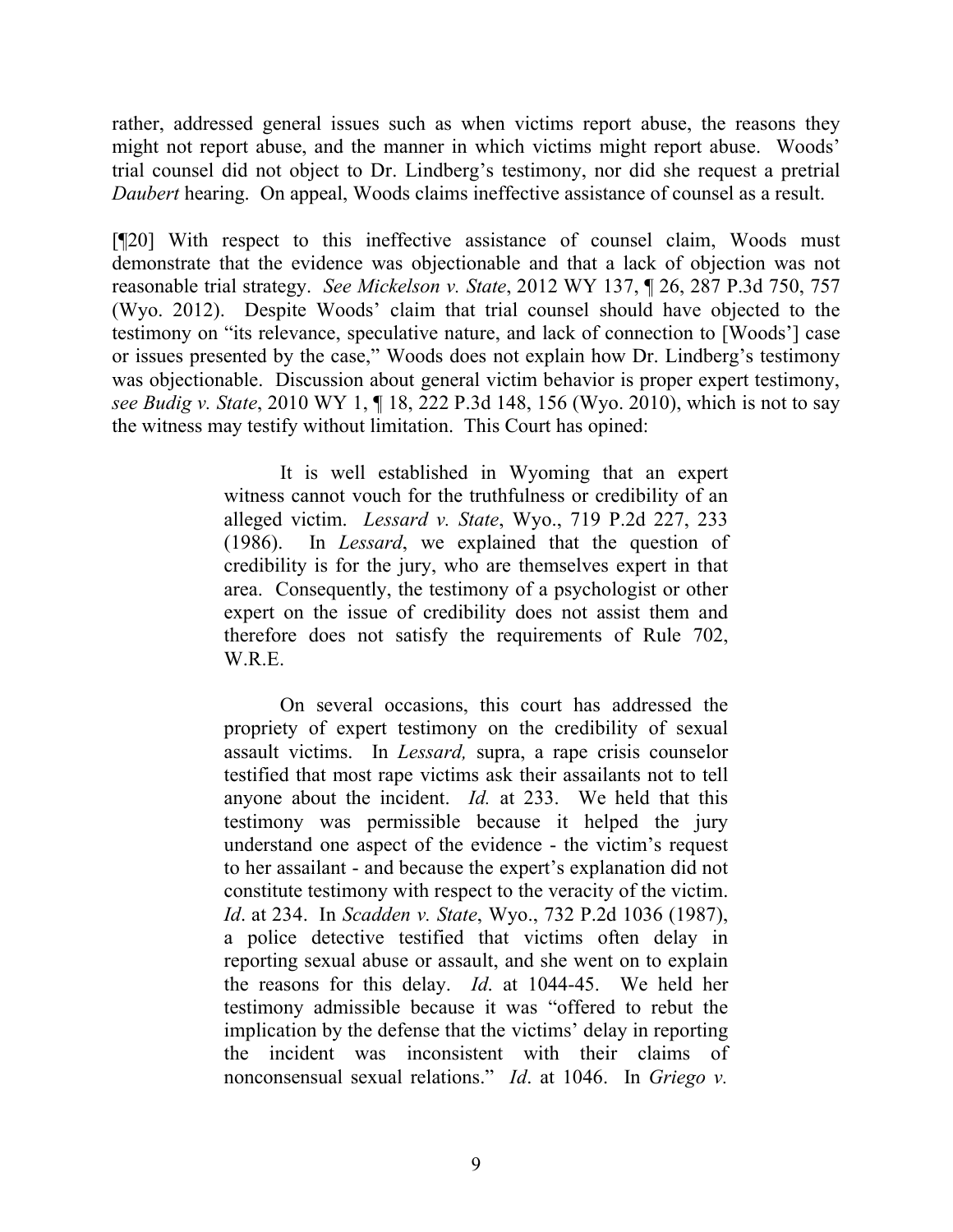*State*, Wyo., 761 P.2d 973 (1988), a rape crisis counselor testified that when the adolescent victim did not immediately flee the scene and report the incident, her behavior was consistent with the typical behavior pattern of adolescent victims of sexual assault. We observed that this testimony helped explain the victim's behavior and held that its admission did not constitute plain error.

In all three of these cases, the challenged testimony was allowed because it assisted the jury in understanding some peculiar aspect of the victim's behavior and because it did not involve a comment on the credibility or truthfulness of the victim. Case law from other jurisdictions supports our conclusion that expert testimony which meets these two criteria does not invade the province of the jury. See, e.g., *People v. Bledsoe*, 36 Cal.3d 236, 203 Cal. Rptr. 450, 681 P.2d 291 (1984); *United States v. Azure*, 801 F.2d 336 (8th Cir. 1986); *State v. Kennedy*, 320 N.C. 20, 357 S.E.2d 359 (1987); *State v. Moran*, 151 Ariz. 378, 728 P.2d 248 (1986); *State v. Catsam*, 148 Vt. 366, 534 A.2d 184 (1987); *Commonwealth v. Ianello*, 401 Mass. 197, 515 N.E.2d 1181 (1987). We realize that in many instances, testimony of this nature will have the incidental effect of supporting or bolstering the credibility of the witness. *Griego*, supra. Nevertheless, that effect alone need not render the testimony inadmissible, as "[m]ost testimony, expert or otherwise, tends to support the credibility of some witness." *State v. Kennedy*, supra, 357 S.E.2d at 367.

*Zabel v. State*, 765 P.2d 357, 360−61 (Wyo. 1988) (footnote omitted). Therefore, expert testimony that discusses the general behavior and characteristics of sexual assault victims and the range of responses to sexual assault encountered by experts generally is admissible. *See Rivera v. State*, 840 P.2d 933, 939 (Wyo. 1992), *overruled on other grounds by Sweet v. State*, 2013 WY 98, ¶ 50, 307 P.3d 860, 876 (Wyo. 2013), (citing *Scadden v. State*, 732 P.2d 1036 (Wyo. 1987)). Such testimony may be relevant and helpful in explaining to the jury the typical behavior patterns of victims of sexual assault. *Rivera*, 840 P.2d at 939 (citing *Griego v. State*, 761 P.2d 973 (Wyo. 1988)). Dr. Lindberg's testimony fell precisely within those parameters. Dr. Lindberg did not comment on D.O.'s specific statements or the truthfulness of her disclosures. His testimony was legally proper; defense counsel's failure to object thereto did not rise to deficient performance sufficient to support a claim of ineffective assistance of trial counsel.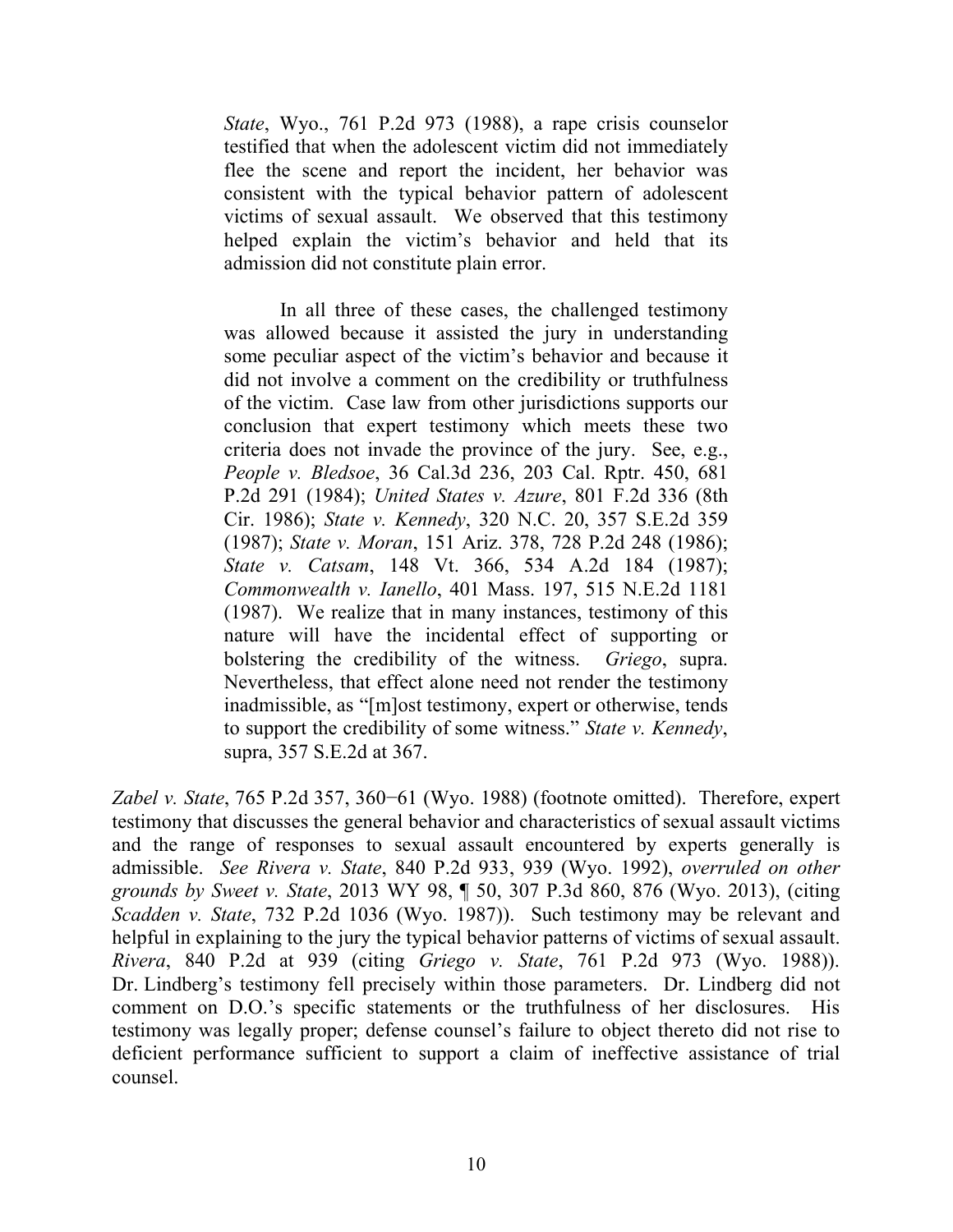# *Failure to Request Limiting Expert Witness Instruction*

[¶21] Woods proffers, as an issue, trial counsel's failure to ask for a limiting expert witness instruction given Dr. Lindberg's testimony. However, his brief provides absolutely no argument in support of this issue in the context of ineffective assistance of trial counsel. Rather, he addresses this issue solely in the context of whether the district court erred in not giving a limiting expert witness instruction. Accordingly, this Court will address it below in that context.

# *Miscellaneous Other Claimed Deficiencies of Trial Counsel*

[¶22] Woods also claims trial counsel erred in several other ways, namely: (1) counsel's *voir dire* was inadequate and she passed the jury for cause without making a single forcause challenge; (2) counsel failed to review the State's exhibits prior to trial; and (3) counsel failed to object to "two very important questions" that required D.O. to speculate as to why she engaged in sexual activity with Woods.

[¶23] As to the first assertion, Woods provides no explanation regarding why trial counsel's *voir dire* was inadequate, nor does he provide law in support of his claim that counsel was deficient for choosing not to exercise for-cause challenges. As to the second claim, Woods points to one incident during trial when defense counsel had not viewed the actual lingerie worn by D.O., which the State sought to introduce as corroborative evidence. Pictures of the lingerie also were admitted as exhibits. There is no evidence that trial counsel failed to view any other of the exhibits, including the photos of the lingerie, and Woods cites to no supporting authority as to how counsel's failure to view one exhibit, the lingerie, rises to the level to constitute ineffective assistance of trial counsel. Finally, as to the third claim, Woods takes issue with counsel's failure to object to two "very important" questions asked of D.O.: First, D.O. was asked why she complied with Woods' sexual advances. She responded that she wanted to preserve her relationship with her mother. "And I thought that she knew that that's why [Woods] was picking me up from school, um – so I thought Mom wanted it to happen." Second, D.O. was asked whether she had "an understanding of why it was that your mom was handing you the lingerie." She responded, "I had a pretty good idea 'cause I – I knew [Woods] had been coming over. And I didn't know why she wanted me to wear the lingerie, but I knew it was for [Woods], if that makes sense." Neither of these questions required D.O. to speculate. Rather, they solicited her opinion, or understanding, as to the events that occurred and reasons therefore.

[¶24] As to all three claims, under this Court's long-standing precedent, this "[C]ourt will not frame the issues for the litigants and will not consider issues not raised by them and not supported by cogent argument and authoritative citation." *Snyder*, ¶ 15 n.1, 353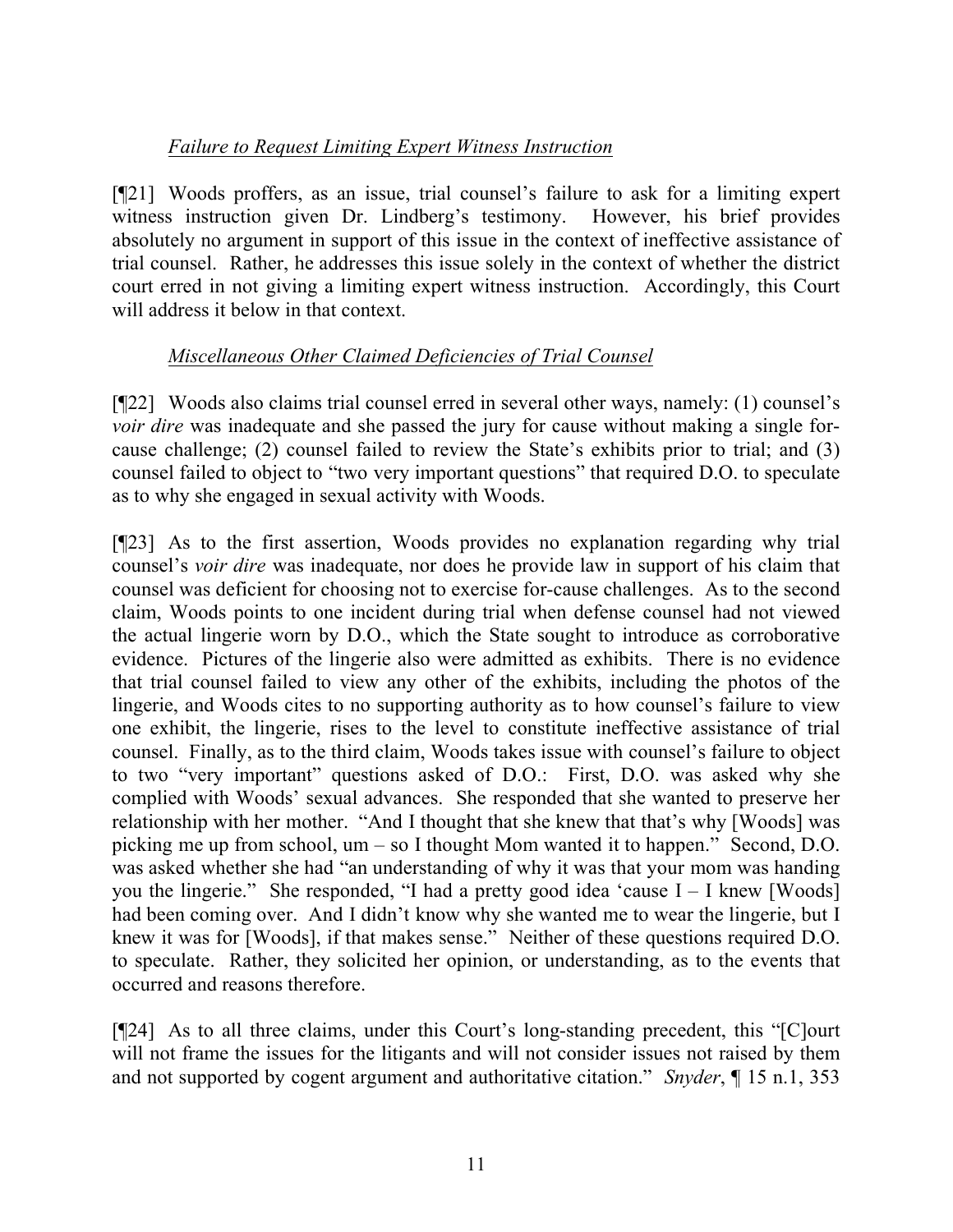P.3d at 695 n.1. This Court summarily affirms cases that are not presented with cogent argument or pertinent authority. *See Allen*, ¶ 72, 43 P.3d at 574. Woods has not demonstrated that trial counsel's performance was deficient, nor has he presented sufficient legal authority or cogent argument to support these claims.

# *Prejudice Caused by Cumulative Error for All Claims of Ineffective Assistance of Trial Counsel*

[¶25] Woods contends that, viewing all of trial counsel's deficiencies collectively, he has demonstrated that he was sufficiently prejudiced. The burden of proving the prejudice prong of the ineffective assistance of counsel test lies with Woods. *See Dettloff v. State*, 2007 WY 29, ¶ 19, 152 P.3d 376, 382 (Wyo. 2007). While the burden is heavy, this Court has been willing to reverse convictions where defense counsel's strategy is nonsensical. *See Proffit v. State*, 2008 WY 114, ¶ 34, 193 P.3d 228, 241−42 (Wyo. 2008). This is not that case. As recognized by Woods on appeal,

> the only evidence in the case was DO's story. There was no DNA evidence, no other forensic evidence, no telephone calls, no text messages, no emails between DO and the Appellant that might suggest a relationship between them. . . . Rather, it was all on her. If the jury believed her, it would convict. If there were reasonable doubt as to what happened, if it did not accept her story, it would find otherwise.

(Emphasis in original.) The parties agree on this point. It seems plausible, then, even predictable, that an attack on the credibility of D.O. might be the only viable defense available to Woods, which was exactly the approach undertaken by trial counsel. Further, to demonstrate prejudice, Woods must show a reasonable probability that, absent trial counsel's deficiencies, the result of the proceedings would have been different. *See Pendleton v. State*, 2008 WY 36, ¶ 21, 180 P.3d 212, 219 (Wyo. 2008). Even removing from the record the claimed deficiencies, the jury would have been left to hear and consider the testimony of D.O., which it found credible. Woods has failed to carry this burden, even based on his collective assertions of error, that it is reasonably probable that the outcome of his trial would have been more favorable to him. His claims for ineffective assistance of trial counsel fail, both individually and collectively.

# *Reversible Error by Trial Court*

### *Standard of Review: Plain Error*

[¶26] With respect to the other issues raised by Woods, e.g., asserting the trial court erred by not conducting an independent *Daubert* hearing and by failing to provide the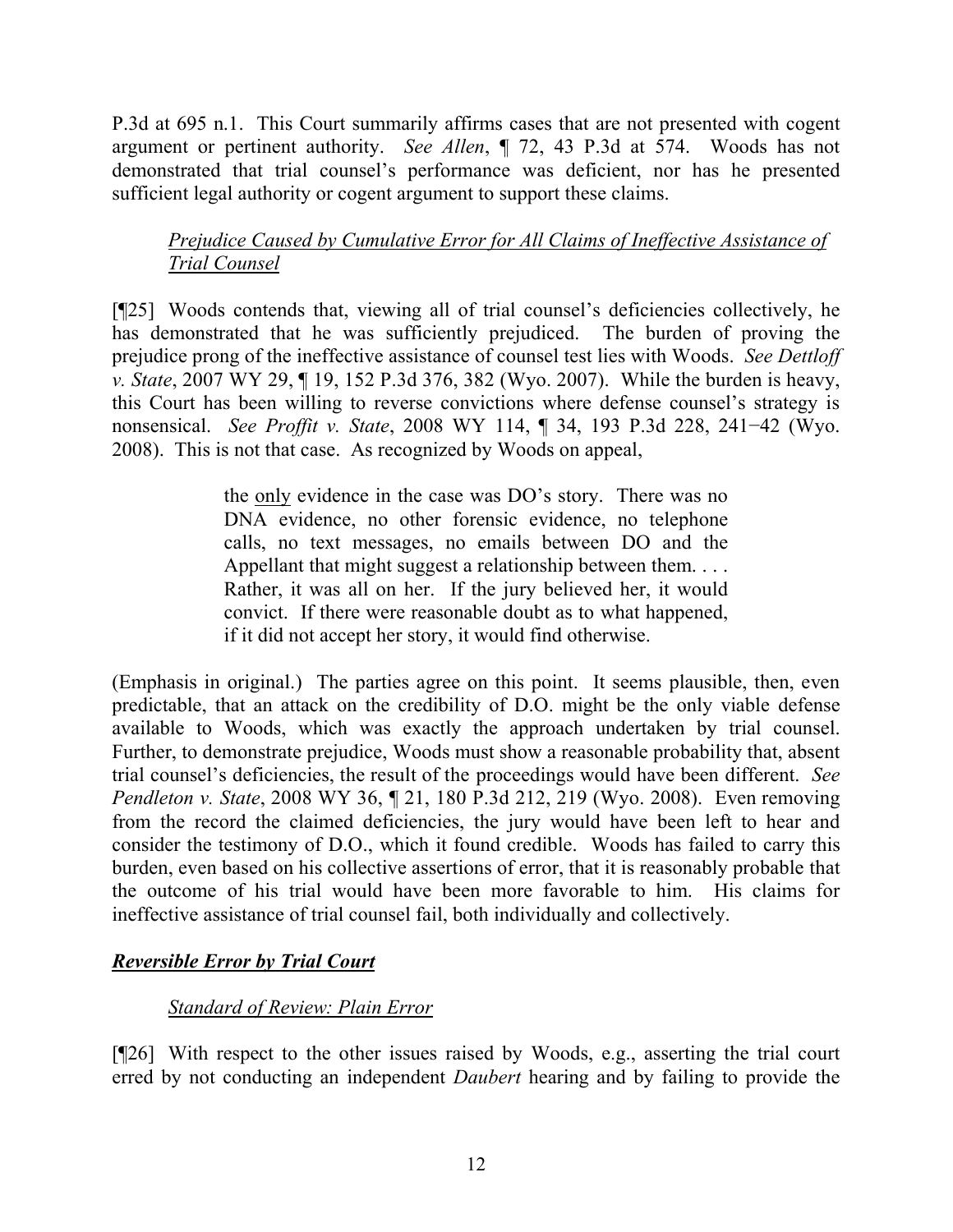jury with a limiting expert witness instruction, a plain error standard of review applies. *See Granzer v. State*, 2008 WY 118, ¶ 9, 193 P.3d 266, 269 (Wyo. 2008). To establish plain error, a defendant must show that the court violated a clear and unequivocal rule of law; that the violation appears in the record; and that the violation resulted in prejudice to the defendant. *See id.*

### *Failure to Conduct Daubert Hearing*

[¶27] Woods asserts the district court erred in its failure to, *sua sponte*, conduct a *Daubert* hearing without any request from counsel. The record is clear that neither the State nor defense counsel objected to the testimony of Dr. Lindberg nor requested a *Daubert* hearing regarding the reliability of his testimony.

[¶28] Both the United States Supreme Court and the Wyoming Supreme Court have emphasized that district courts must act as "gatekeepers" to assure that only reliable and helpful expert testimony is communicated to the jury. *See Kumho Tire Co., Ltd. v. Carmichael*, 526 U.S. 137, 141, 119 S.Ct. 1167, 143 L.Ed.2d 238 (1999); *Daubert v. Merrell Dow Pharmaceuticals, Inc.*, 509 U.S. 579, 592−93, 113 S.Ct. 2786, 2796, 125 L.Ed.2d 469 (1993), *cert. denied*, 516 U.S. 869, 116 S.Ct. 189, 133 L.Ed.2d 126 (1995); *Bunting v. Jamieson*, 984 P.2d 467 (Wyo. 1999). The United States Supreme Court has opined:

> The primary goal of *Daubert's* gatekeeping requirement "is to ensure the reliability and relevancy of expert testimony. It is to make certain that an expert, whether basing testimony upon professional studies or personal experience, employs in the courtroom the same level of intellectual rigor that characterizes the practice of an expert in the relevant field." *Black v. Food Lion, Inc.*, 171 F.3d 308, 311 (5th Cir. 1999); *Kumho*, 119 S.Ct. at 1176.

> In *Daubert*, the Supreme Court provided an analysis consisting of a two-part test. First, the district court must determine whether the methodology or technique used by the expert to reach his conclusions is reliable. If so, the court must determine whether the proposed testimony "fits" the facts of the particular case. *Daubert*, 509 U.S. at 592−93, 113 S.Ct. 2786; *Kennedy v. Collagen Corporation*, 161 F.3d 1226, 1227−28 (9th Cir. 1998).

\* \* \*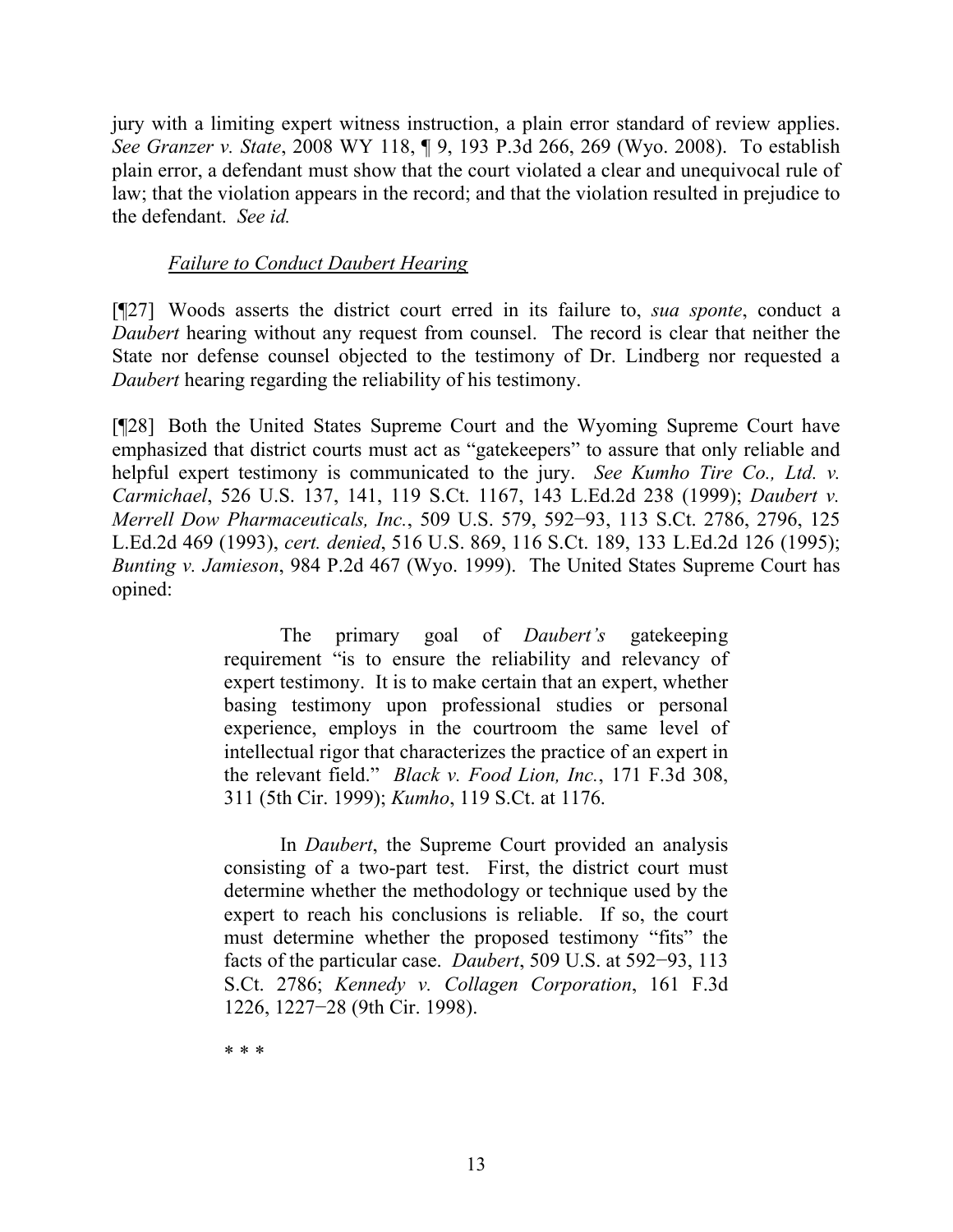In the first prong of the *Daubert* analysis, the district court must determine whether the reasoning or methodology underlying the testimony is scientifically valid. *Daubert*, 113 S.Ct. at 2795. *Daubert* provided a non-exclusive list of four criteria to guide the trial court's determination: 1) whether the theory or technique in question can be and has been tested; 2) whether it has been subjected to peer review and publication; 3) its known or potential rate of error along with the existence and maintenance of standards controlling the technique's operation; and 4) the degree of acceptance within the relevant scientific community. *Daubert*, 509 U.S. at 593−94, fn.12, 113 S.Ct. at 2796−97, fn.12; see also, *Springfield* [*v. State*], 860 P.2d [435,] 443 [(Wyo. 1993)]. Later courts have endeavored to refine the gatekeeping role of the trial judge by identifying additional factors to assess reliability. These include: the extensive experience and specialized expertise of the expert, *Ambrosini v. Labarraque*, 101 F.3d 129, 140 (D.C. Cir. 1996); whether the expert is proposing to testify about matters growing naturally and directly out of research they have conducted independent of the litigation, *Daubert*, (on remand), 43 F.3d 1311, 1317 (9th Cir. 1995), *cert. denied*, 516 U.S. 869, 116 S.Ct. 189, 133 L.Ed.2d 126; *Ambrosini*, 101 F.3d at 139−40 (D.C. Cir. 1996); and the non-judicial uses to which the method has been put, *In re Paoli R. R. Yard PCB Litigation*, 35 F.3d 717, 742 n.8 (3rd Cir. 1994).

\* \* \*

The second part of the *Daubert* approach requires the trial court to determine whether the testimony "fits" the disputed issues of fact. *Daubert*, 113 S.Ct. at 2796.

> [W]hether the expert testimony will assist the trier of fact in understanding or determining a fact in issue essentially asks whether the expert's testimony "fits" the facts of the case. This is a relevance standard. Moreover, the 'helpfulness' standard incorporated in [F. R. E.] 702 means that the expert's opinion must relate to an issue that is actually in dispute and must provide "a valid scientific connection to the pertinent inquiry."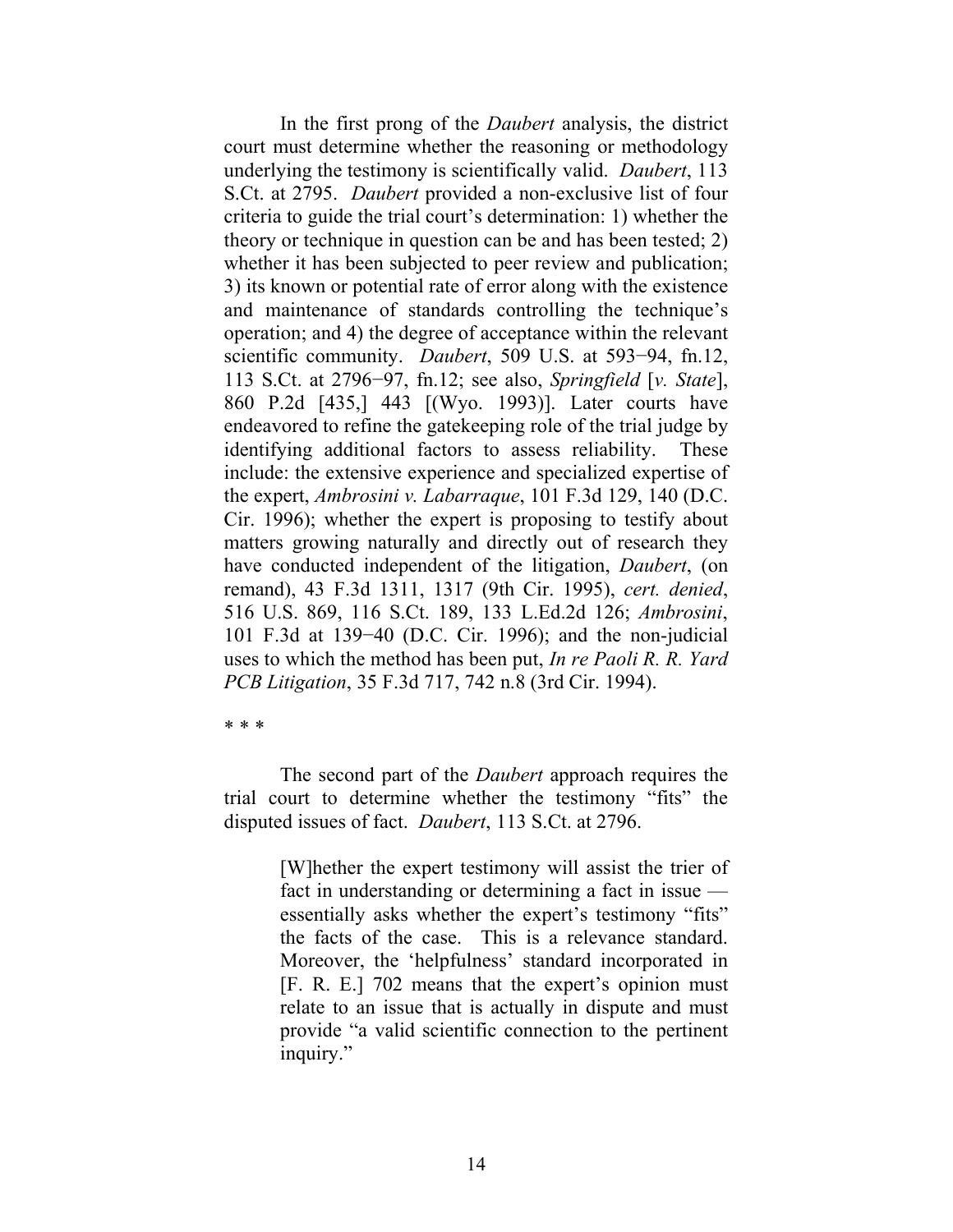*Bunting*, 984 P.2d at 471–72 (footnote omitted). In short, "the focus of the gatekeeping function is to assure that the theories relied upon by experts to support their conclusions are scientifically 'reliable' and that they 'fit' the facts in question." *Hoy v. DRM, Inc.*, 2005 WY 76, ¶ 18, 114 P.3d 1268, 1278 (Wyo. 2005).

[¶29] Here, Dr. Lindberg, a psychologist specializing in child abuse, offered testimony regarding general behaviors of adolescent victim disclosure as it relates to sexual abuse. He did not offer any specific opinion regarding D.O. or the facts of Woods' case. The State offered this testimony; defense counsel did not object or request a *Daubert* hearing. Woods asserts, on appeal, that the district court should have conducted a *Daubert* hearing, *sua sponte*. His chief complaint seems to be that there was no showing that Dr. Lindberg's methodology was reliable, though it was never challenged.

[¶30] Absent a request by one of the parties, the law does not require that the trial court conduct a pretrial *Daubert* hearing. *See Chapman v. State*, 2001 WY 25, ¶ 23, 18 P.3d 1164, 1174 (Wyo. 2001). Indeed, a *Daubert* hearing may be denied, even upon request of counsel, where there is no showing that one is required. *See Seivewright v. State*, 7 P.3d 24, 30 (Wyo. 2000). Although now Woods asserts that Dr. Lindberg's testimony is unreliable, the facts reveal that, at trial, the district court expressly recognized Dr. Lindberg's expertise in a private side bar with counsel. Under these circumstances, the court certainly had the prerogative to decline to hold a *Daubert* hearing, particularly where one is not requested. *See Kumho Tire Co., Ltd.*, 526 U.S. at 152 ("The trial court must have the same kind of latitude in deciding *how* to test an expert's reliability, and to decide whether or when special briefing or other proceedings are needed to investigate reliability, as it enjoys when it decides *whether or not* that expert's relevant testimony is reliable.") (italics in original).

[¶31] Here, there was no challenge to Dr. Lindberg's training or qualifications. True, Dr. Lindberg did not provide the basis of his methodology to the jury, but neither was he asked to. He had been recognized by the district court as an expert and there is no reason to believe that conclusion would have changed after a *Daubert* hearing. Under these circumstances, the district court cannot be said to have failed to conduct a hearing that neither party requested, nor the law, required. The court did not violate a clear and unequivocal rule of law. There is no reversible error, nor any ineffective assistance of trial counsel in this regard. *See generally Granzer*, ¶ 9, 193 P.3d at 269.

# *Failure to Give an Expert Witness Limiting Instruction*

[¶32] Finally, Woods claims it was error for the district court to exclude from its jury instructions the pattern instruction about expert witness testimony. *See* Wyoming Criminal Pattern Jury Instruction 6.08A. At the jury instruction conference during the trial, the district court specifically inquired of counsel whether the pattern instruction on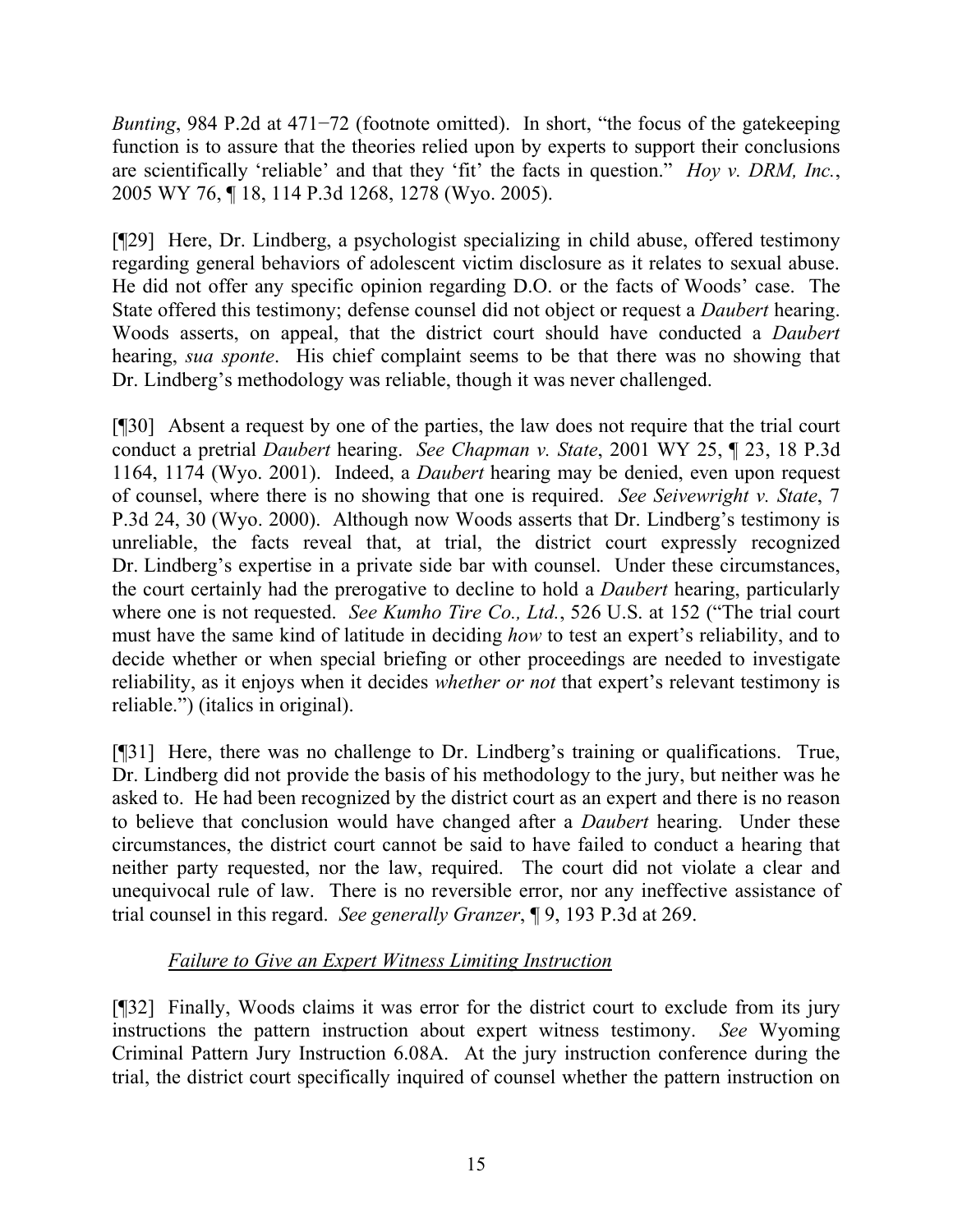expert testimony should be given. Both the State and Woods expressly declined such an instruction, with counsel for Woods remarking that "since there was no expert testimony, that might be confusing to the jury."<sup>2</sup> Woods asserts that, even in light of counsels' specific request to omit the instruction, the district court should have given it.

[¶33] When considering whether the omission of a jury instruction was necessarily prejudicial, this Court employs the general standards for reviewing jury instructions. Trial courts are given "wide latitude in instructing the jury and, as long as the instructions correctly state the law and the entire charge covers the relevant issue, reversible error will not be found." *Dennis v. State*, 2013 WY 67, ¶ 36, 302 P.3d 890, 897 (Wyo. 2013); *see Marfil v. State*, 2016 WY 12, ¶ 17, 366 P.3d 969, 973 (Wyo. 2016). The test for instruction is "whether the instructions leave no doubt as to the circumstances under which the crime can be found to have been committed." *Dennis*, ¶ 36, 302 P.3d at 897.

[¶34] Trial counsel for Woods and the State agreed that an expert witness instruction was unnecessary. The jury had not been informed that Dr. Lindberg was an "expert" and defense counsel, in particular, had strategic concerns that including an expert witness instruction would amount to informing the jury that Dr. Lindberg should be considered an expert, thereby raising a possibility that the jury would place greater emphasis on his testimony.

[¶35] Also, the district court expressly instructed the jury that:

. . .

 $\overline{a}$ 

On the other hand, it is the exclusive province of the Jury to weigh and consider all evidence which is presented to it; to determine the credibility of all witnesses who testify before you, and from such evidence and testimony, to determine the issues of fact in this case.

The Jury is the sole judge of the credibility of the witnesses, and of the weight to be given their testimony. You should take into consideration their demeanor upon the witness stand, their apparent intelligence, their means of knowledge of the facts testified to . . . . In so doing, you may take into consideration all of the facts and circumstances in the case and give such weight as you think the same are entitled to, in the light of your experience and knowledge of human affairs.

<sup>&</sup>lt;sup>2</sup> When the district court recognized Dr. Lindberg as an expert, it was done at a private sidebar, out of the presence of the jury.